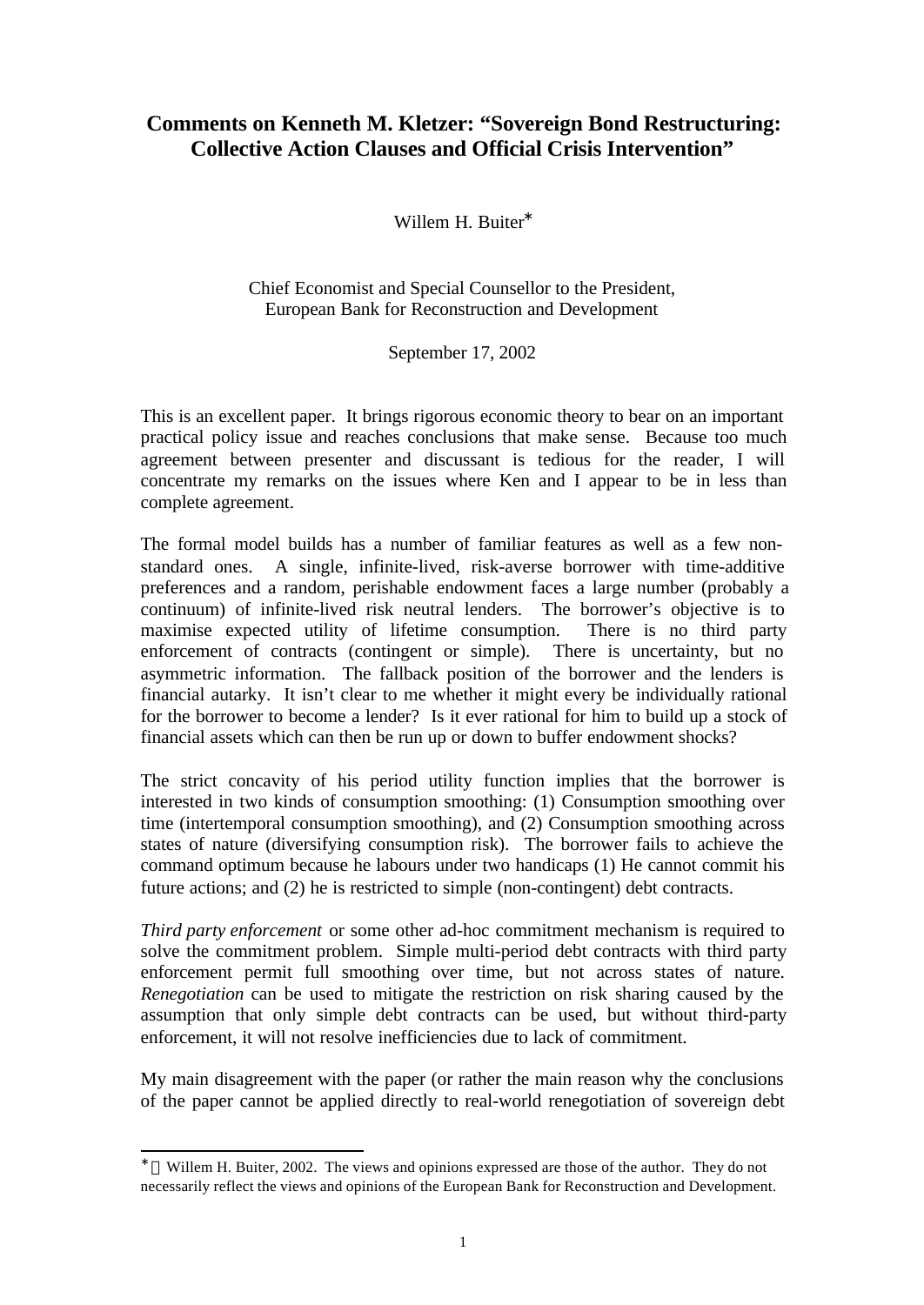contracts is that the set-up of the model, and therefore its conclusions, are too 'Coasian'.

Ken takes as his *welfare benchmark* the efficient perfect (roughly time-consistent) equilibria of the (implied) infinitely repeated game in which any agent (borrower or lender) can make a non-negative transfer of resources less than or equal to the amount of his current endowment.<sup> $1$ </sup> He shows that the efficient self-enforcing equilibrium can be implemented using one-period state-contingent contracts, with free entry and exit by lenders. He then restricts his welfare comparisons to the class of *self-enforcing* contingent contracts. That is, in his benchmark world, there is still no third party enforcement, but contracts can be made contingent on realisations of mutually observable random variables. Note that this welfare benchmark is a *restricted, second-best welfare benchmark*, as only the efficient equilibria among the class of perfect equilibria are considered. It is easily established that restricting contracts to be non-contingent, does not in general permit (constrained) efficient perfect equilibria to be supported. For simple (non-contingent) debt contracts to support any equilibrium, we must structure the support of the endowment distribution and the permissible contracts to rule out 'bankruptcy' or 'default' (when the amount due on the debt exceeds the full realisation of the borrower's random endowment).

This restriction eliminates the scope for welfare improvements through third party enforcement. Third party enforcement is key to the viability of welfare enhancing contracts for which at some stage (at some point in time), the continuation value of the contract becomes negative for at least one of the parties. Third party enforcement is welfare enhancing primarily because it resolves intertemporal commitment problems, not because it is essential for dealing with risk and uncertainty.

Ken then considers a different kind of repeated game using the basic building blocks. Instead of single-period state-contingent contracts he considers simple (noncontingent) one-period debt contacts *plus* the possibility, each period, after the uncertain random endowment of that period *has been* revealed to all parties, of renegotiation. Since the possibility of renegotiation effectively introduces statecontingency into the contract, it is not too surprising that the combination of oneperiod non-contingent debt contract plus unrestricted and costless renegotiation each period supports the same (constrained) efficient perfect equilibrium as the singleperiod contingent contracts.

Ken then looks at how different kinds of restrictions on the ability to renegotiate incomplete contracts affect welfare. These restrictions can be interpreted as stylised versions of the bond covenants that bind creditors together and that are enforced by creditor country governments. They are (a) enforcement of seniority rights among creditors and (b) collective action clauses.

The first proposition established is that renegotiation with seniority rights of simple loan contracts supports a (constrained) efficient perfect equilibrium. It is not necessarily true that *any* (constrained) efficient perfect equilibrium can be attainable through renegotiation of simple loan contracts when seniority rights are enforced. This makes sense, since seniority rights are a restriction on the capacity to renegotiate.

<sup>&</sup>lt;sup>1</sup> This will not in general be a command optimum, because a command optimum allocation will in general require commitment, that is, it will not be time-consistent or perfect.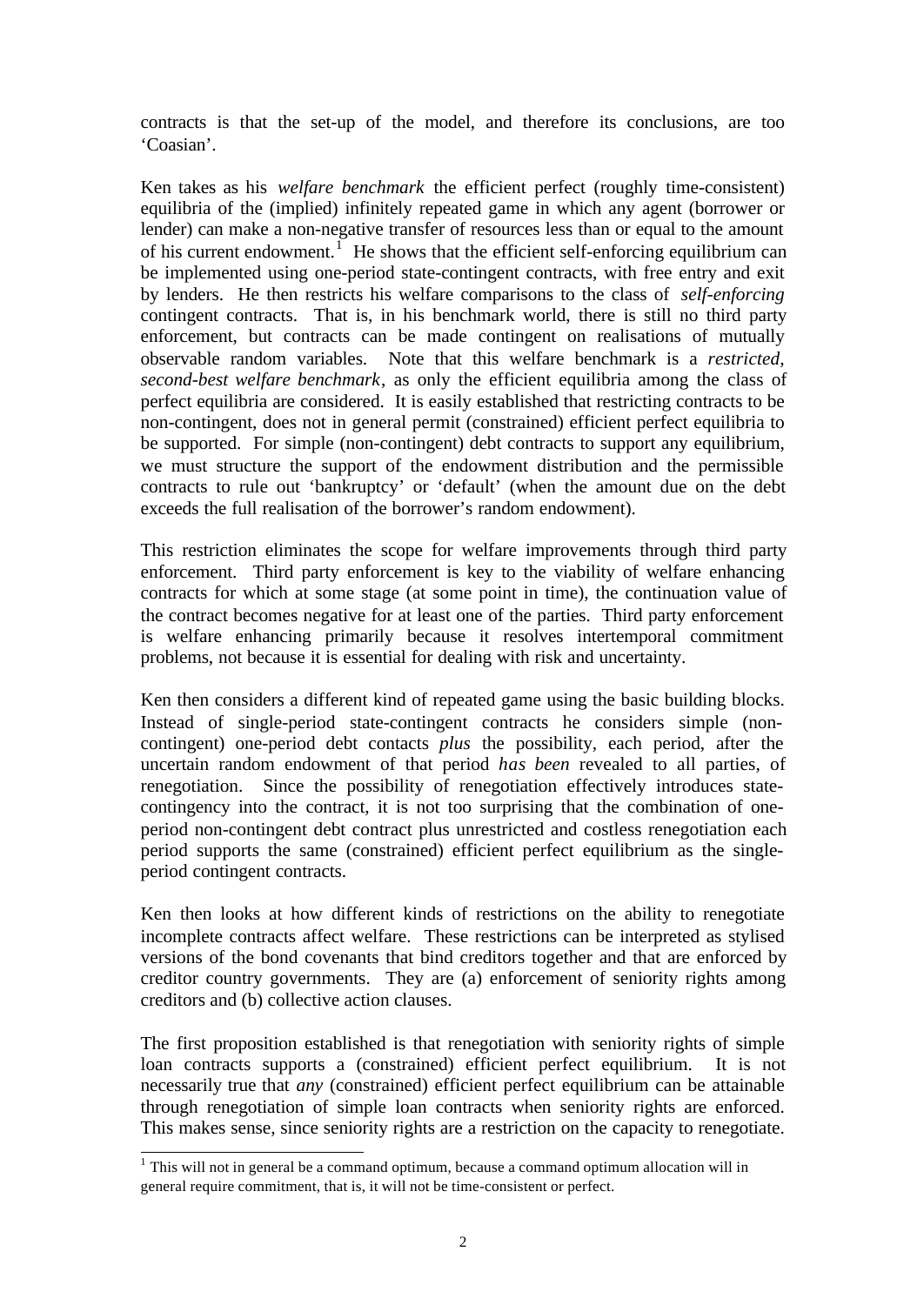If I understand it correctly, this means that seniority rights don't necessarily hurt, but they don't help either. Like the earlier result that renegotiation of simple contracts supports constrained efficient equilibria, this proposition requires some strong 'Coasian' assumptions, especially that of common knowledge in the repeated game. Every lender observes the obligations of the borrower to every other lender and the actions of each lender, and also knows the preferences and endowments of all participants. Negotiation does not require time or other scarce resources.

The second proposition established in the paper is that renegotiation under *unanimous consent* can be costly: holdouts or vulture funds (Elliott) can cause inefficient perfect equilibria to be supported.

The third results concerns the efficiency of renegotiation with *collective action clauses* (CACs), that is, renegotiation under qualified majority or supermajority consent. It is shown that CACs can eliminate the costly wars of attrition in restructuring that can occur under unanimous consent. The intuition offered for this result is that competition between creditors (bond holders) to be the pivotal voter can be used to eliminate the rent to holdouts. I do not understand this. What determines the size of the smallest qualified majority to support an efficient perfect equilibrium? Does any qualified majority rule *always* support an efficient perfect equilibrium? Does any qualified majority rule support only efficient perfect equilibria? Are all efficient perfect equilibria always supported by any qualified majority rule? It would be helpful to be given insight into these questions.

The final proposition is that aggregation (the requirement that all bond claims be renegotiated together (and presumably on the same terms)) may (or will) not increase efficiency over and beyond what can be achieved with just collective action clauses. Again the assumption of common knowledge is central to this result. This proposition is intriguing, because it suggests that the key reform of the international financial architecture that should be pursued is CACs rather than a the setting up of a sovereign tribunal (a super-IMF to adjudicate disputes between a borrower and all lenders).

There is, however, some distance between the model and a reasonable simulacrum of contemporary interactions between sovereign borrowers and private creditors. The Coasian core of the model is recognises very clearly by the author: *"In the bare-bones institutional structure of the consumption-smoothing model of sovereign debt, any mutual beneficial renegotiation is possible after any history of the relationship between the borrower and lenders. Nothing impedes a mutually beneficial renegotiation.*" The model explicitly ignores all constraints on negotiation, let alone on period-by period renegotiation. Forcing all reluctant creditors into a single corral with the debtor may be easier than having a large number of simultaneous negotiations going on all of the time. Thus the model overstates what renegotiation is likely to be able to achieve in the real world. Third party enforcement probably has more going for it than the model can handle.

The model also ignores the gains from third party enforcement to the extent that third party enforcement resolves or mitigates the commitment problem. The efficient perfect equilibria are only *constrained* efficient, that is, they are inefficient relative to a model of contingent contracts (or renegotiation) with commitment. The commandoptimum can only be supported by a credible commitment to contingent response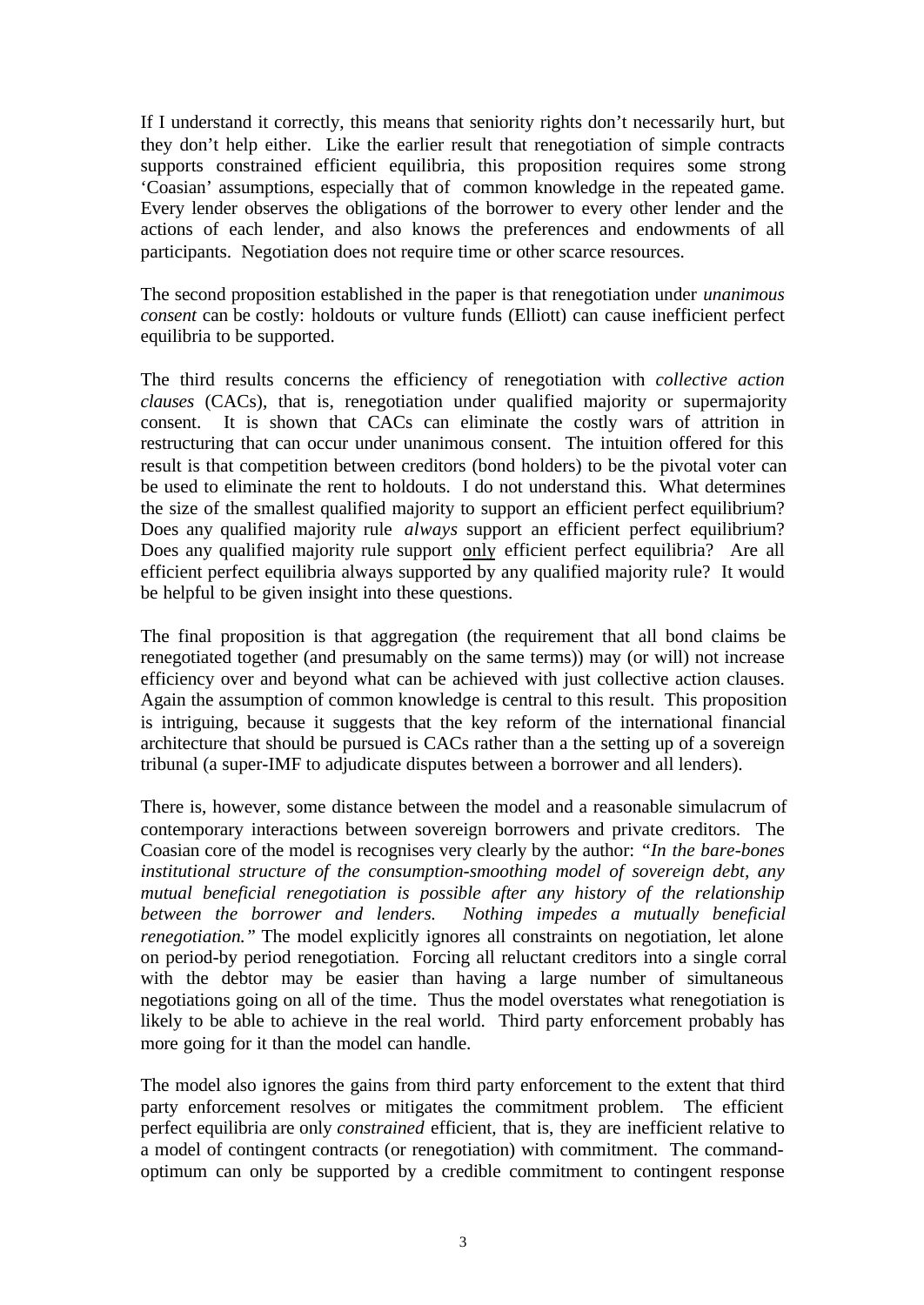rules, rather like the optimal 'innovation contingent' but not time-consistent decision rules I analysed in a totally different context a long time ago (Buiter [1981]). Third party enforcement (or the incurable honesty of all players) is necessary to support fully efficient equilibria.

The paper represents a useful and interesting benchmark. Absorbing its message was for me rather like studying the First and Second Welfare Theorems: the real understanding I gained came from pondering what had been left out of the model, and what difference these simplifying features were likely to make.

I am not yet willing to give up on the importance of third party (exogenous) enforcement of contracts as a precondition for efficient economic arrangements. The state or its supranational substitute has no effective substitutes, be it the invisible hand or the inaudible negotiator.